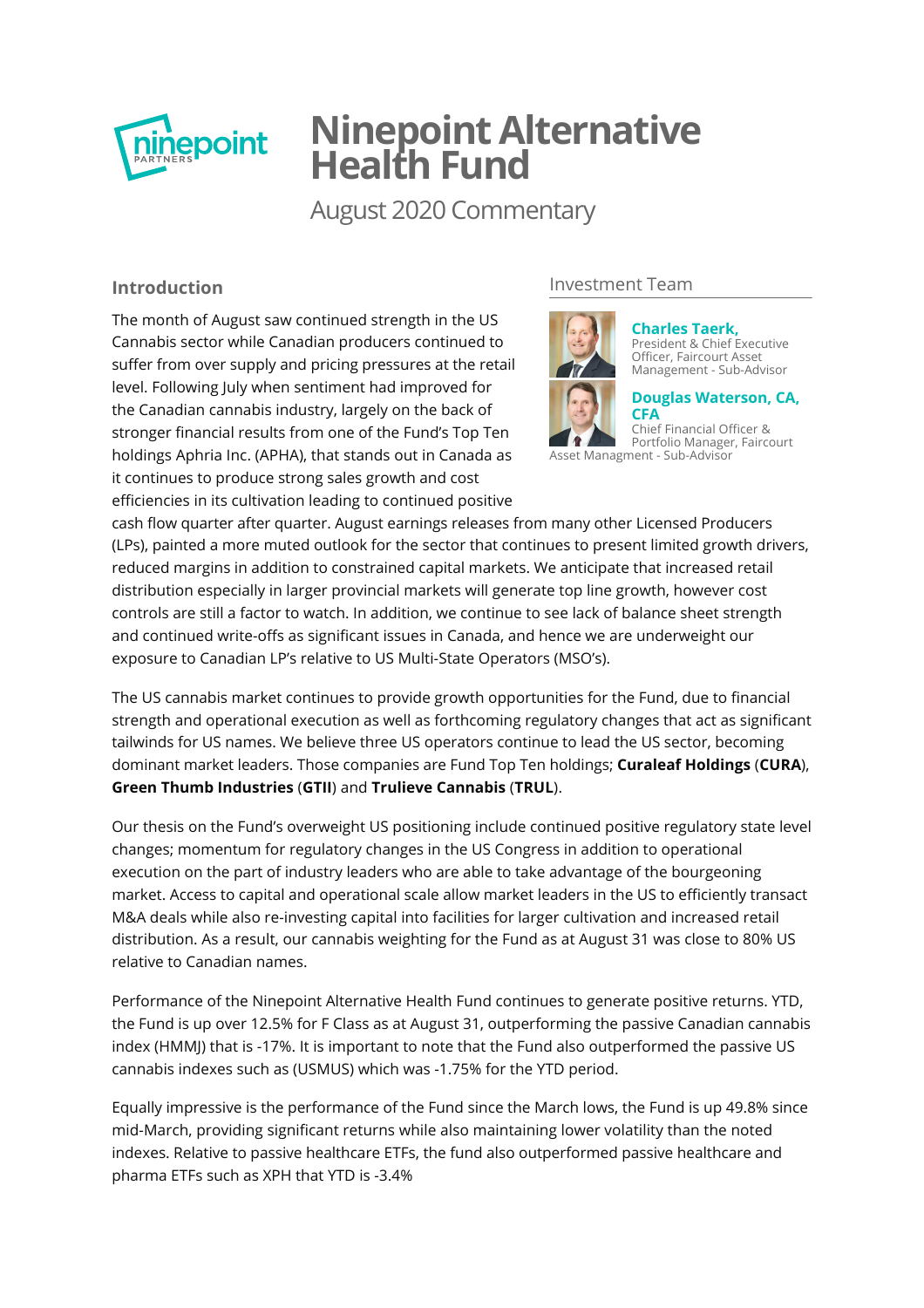The outperformance of the fund relative to cannabis indexes as well as healthcare and pharma indexes lies in our ability to be active, gaining growth in names as they achieve positive returns, harvesting gains and adjusting weights given new opportunities and market dynamics. Top performance during August was achieved in **Trulieve Cannabis** (**TRUL**) +37.46% in the month while **Innovative Industrial Properties** (**IIPR**) also contributed strongly +18.09% in August. The Fund also gained positive returns from healthcare in **Abbott Labs** (**ABT**) that had growth +8.77% in the month.

# **Regulatory**

## **Canada**

Statistics Canada released cannabis retail sales data for the month of June 2020 of \$201 million up 8% from the previous month on a total sales basis and up 11% on a sales per day basis. This implies a \$2.5 billion annual run-rate for the Canadian adult-use market. On a YoY basis sales in June were up 2.2x from June 2019. Sales were up MoM in ALL provinces, notable gainers include: ON (+19%), BC (+7%), MB(+18%), NFLD (+18%), and PEI (+99%).



# Monthly Provincial Sales June 2019-June 2020

Source: VIII Capital

In BC, June was the 6th straight month of growth in the province's legal cannabis industry with a record \$29.4 million in cannabis products sold. The province lists 264 licences granted for retail cannabis stores and B.C. ranked fourth among provinces for cannabis sales in June with Ontario leading sales of \$48.8 million; Alberta at \$46.7 million and Quebec at \$39.9 million.

Ontario's 19% sequential growth came alongside 31 new retail store license approvals in June. As at the end of August, the province had 150 stores open with 164 store licenses completed, still lagging substantially behind Alberta with 509 stores with 1/3 the population of Ontario. As a way to increase the store count and assist the Province in gaining much needed tax revenues, the Alcohol and Gaming Commission of Ontario announced that it will increase the monthly license approval limit from 20 to 40 licenses. To understand the gap in licensing, Ontario with a population of 14.7 million people, offers roughly 1.1 cannabis store licenses per 100,000 people. In contrast, the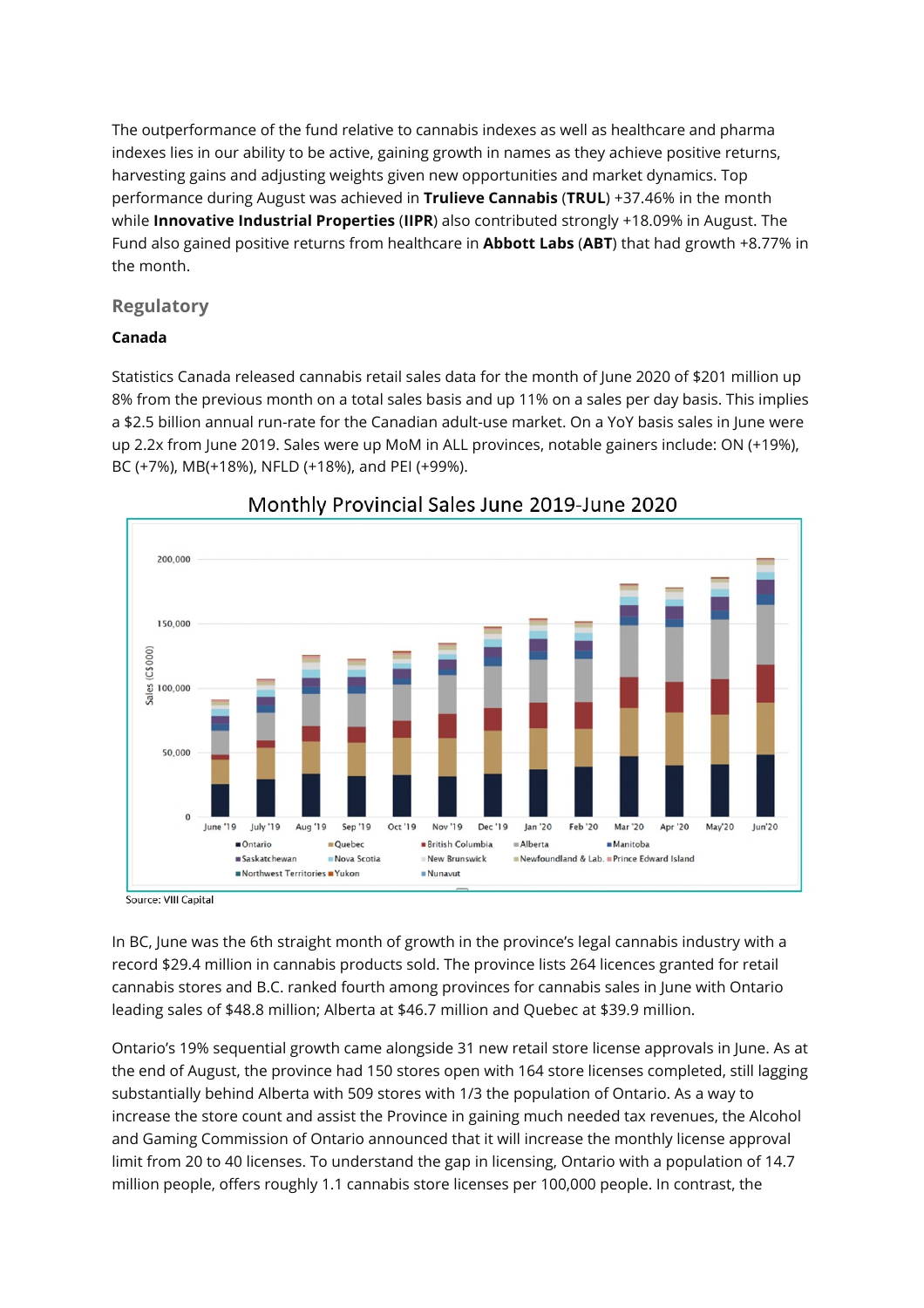province of Alberta leads the market in terms of cannabis stores per capita, with 517 licenses to date or approximately 11.7 licenses per 100,000 people. It is important to note that the national average in terms of the number of stores per capita is an average of 2.8. Increasing the number of stores in Canada's largest market is seen as removing a significant bottleneck in distribution, enhancing retail sales potential for many producers.

There have been mergers announced to create large cannabis retailers in Ontario and we believe further consolidation is likely to result with a rush to gain market share. We see several companies competing for dominance in Ontario. Although we believe retail is a difficult market, particularly in Canada we do see some opportunities. One that we believe will succeed in gaining market share is **Fire & Flower** (**FAF**) with +~\$60mm in cash, strong strategic support from Couche-Tard (ADT) and technology and distribution investments to support a large network.

#### **United States**

The US Congress has begun a debate on **The MORE Act**, originally sponsored by Dem. Vice Presidential candidate Kamala Harris, that seeks to federally de-schedule cannabis, expunge criminal records for those with prior convictions and tax the sale of cannabis at the federal level. Given the House has already voted through the SAFE Act, a vote on another cannabis reform piece in the House is not surprising, however it does provide momentum ahead of the Nov US elections, which along with state level ballot initiatives on legalization is a significant catalyst for the cannabis industry since Canadian legalization in 2018. While we don't believe the MORE Act will be passed this year, the importance of the MORE Act is not about passing the legislation in 2020.Similar to Canadian legalization which took 3 years to pass after Prime Minister Trudeau took office, these initiatives continue to build support and serves to derisk the industry as a whole.

#### **Demand Strong Despite No-Extension of PPP**

There was suggestion that once federal stimulus and PPP cheques stopped that cannabis sales would reduce. It is important to note that adult-use cannabis sales remain strong.

Recall, the \$600-a-week unemployment benefit ended July 31, and Congress failed to pass an extension before leaving for its August vacation. During August, sales in key markets remained stable. We have stated previously that cannabis, similar to alcohol and tobacco, exhibits demand inelasticity; its a product that experiences sales increases during negative economic cycles. And unique to the COVID period, with fewer outside-the-home entertainment options, consumers have adjusted discretionary spending to activities that can be done at home, including cannabis.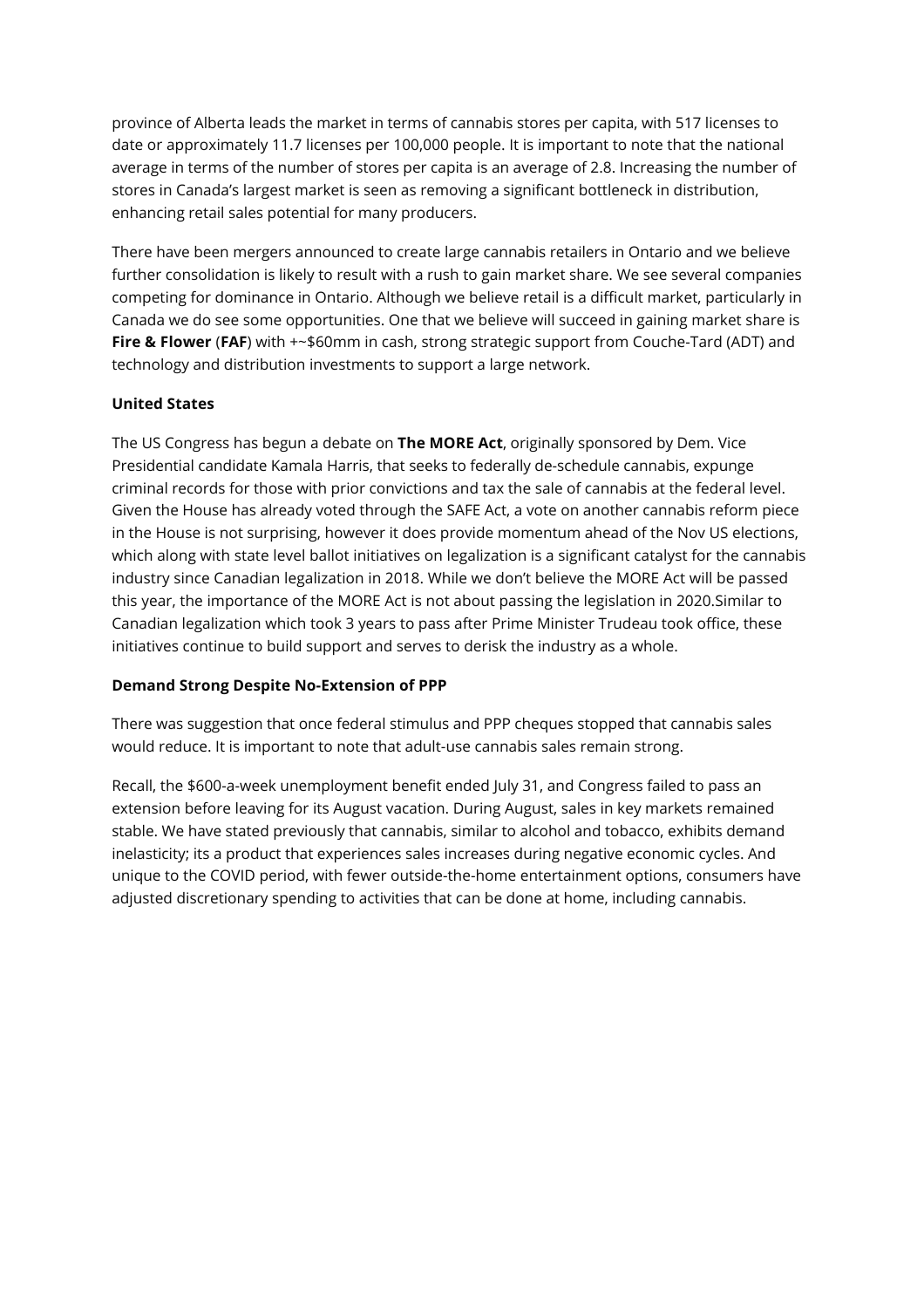

#### **New Jersey Ballot Initiative**

As stated in our August report the adult-use cannabis ballot initiative for NJ will likely cause a domino effect across neighbouring states such as NY, CT, PA, MD and potentially others (marked in blue) as Governors and State governments figure out how to deal with COVID-19 lockdown related budget deficits. The fear on the part of neighbouring states is losing out on substantial tax revenues as they look at Illinois, where approximately 25-30% of IL adult-use sales have been out-of-state buyers.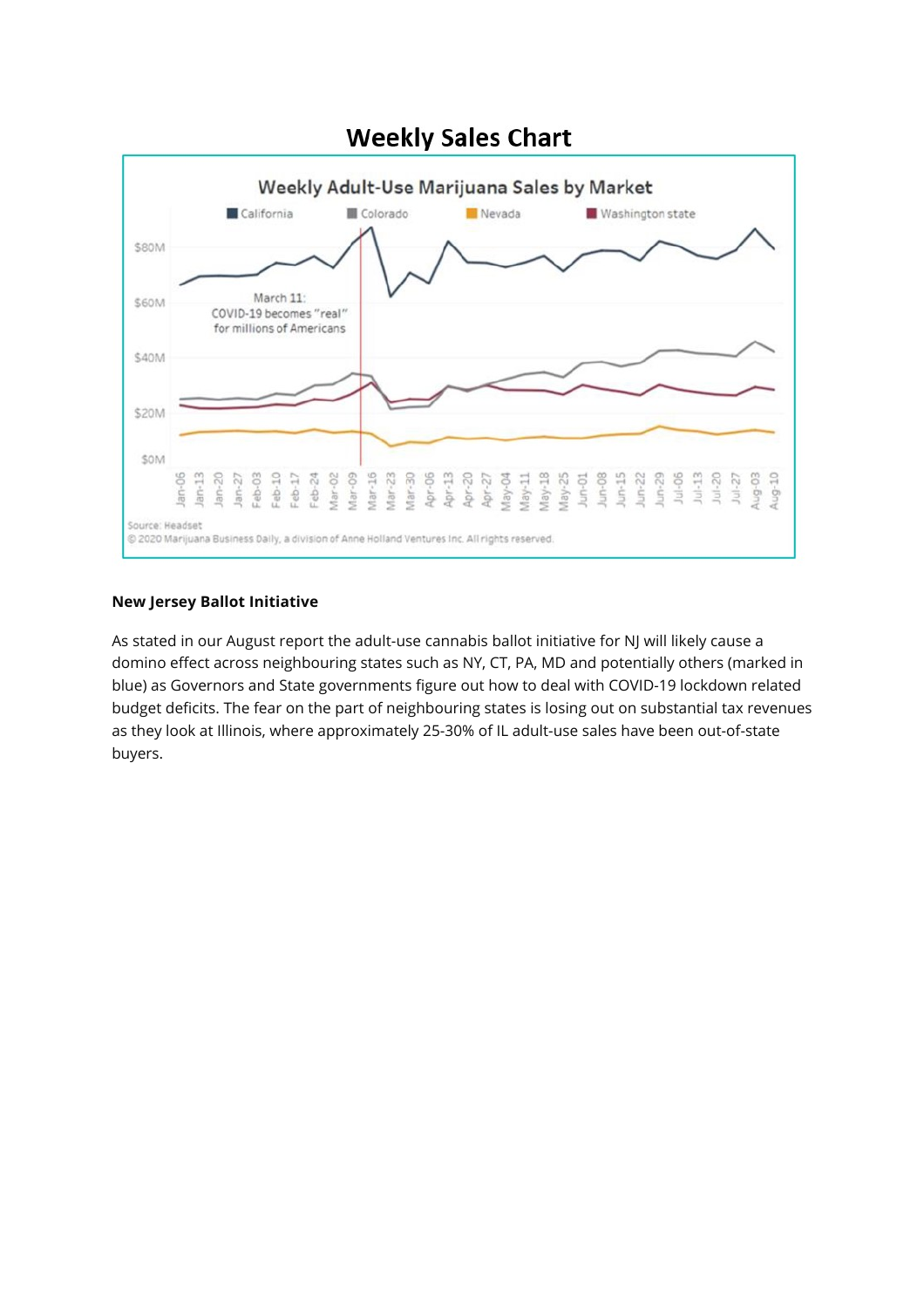

Source: Mapchart & VIII Capital

If we assume the noted medical states transition to adult-use, it would result in an additional 20% of the US population living within an adult-use legal framework. At present, 70% of the US population has access to either medical or adult-use cannabis.

## **Arizona Ballot Initiative**

Patient growth has jumped in the last four months, adding 38,040 patients over that period, well above the monthly average of 2,685 based on the previous 64 months of data. Total patients in AZ is over 260,000, a penetration rate of 3.6%. The state has officially qualified its adult-use rec initiative for the November ballot. We note that a recent survey showed that over 60% of respondents are in favour of legal cannabis. The prior rec initiative in AZ in 2016 was defeated by a margin of only 3%. There are 122 active dispensaries in the state (out of the state maximum of 130). **Harvest Health & Recreation** (**HARV**) and **Curaleaf CURA** have the two largest networks of dispensaries in AZ with 14 and 8 active locations, respectively.

#### **Florida's Market Continues to Show Strong Growth**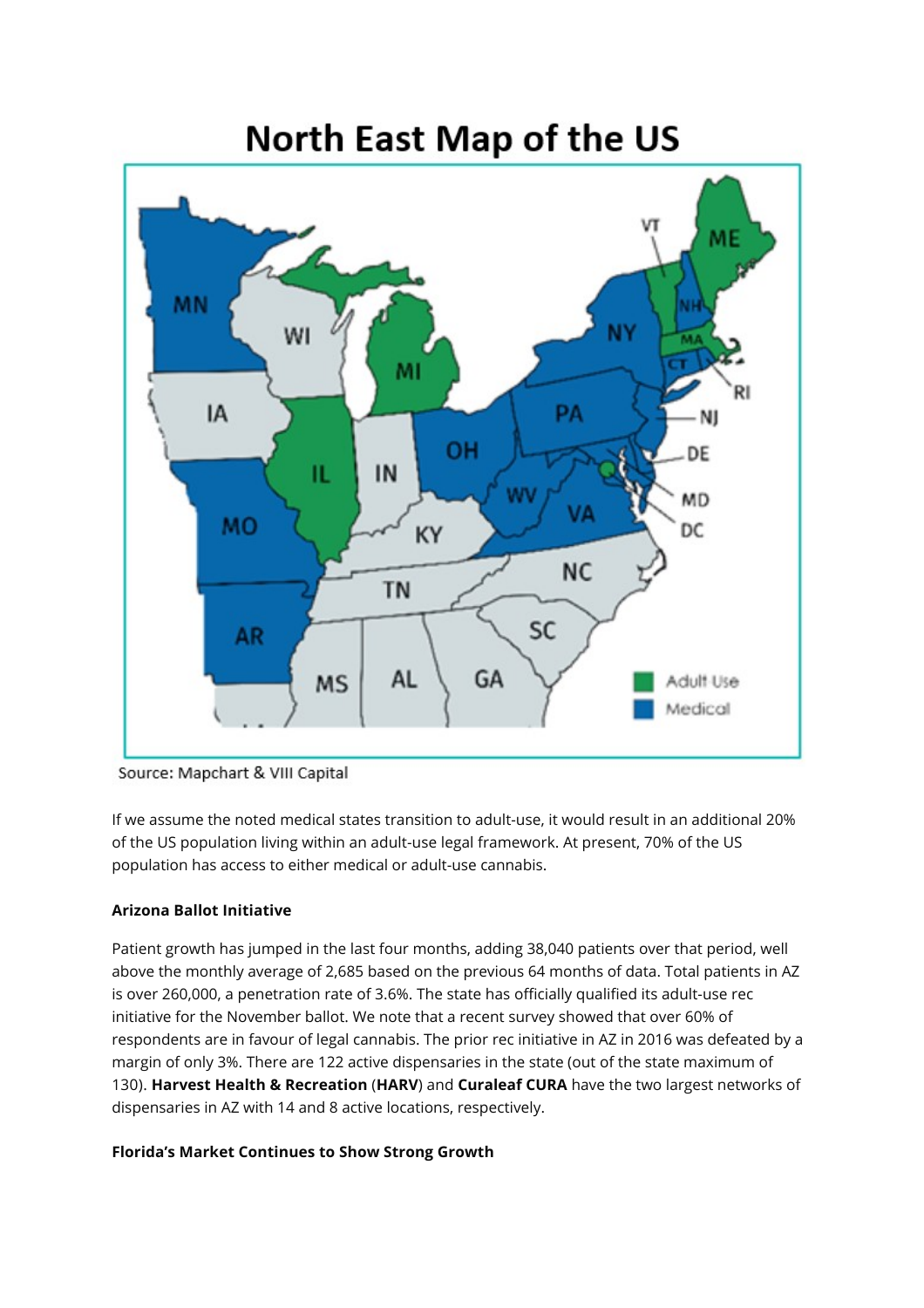FL has added 36,846 new medical patients to its cannabis program in Q2. Averaging over 5,200 new patients per week for last seven weeks, 2x the last twelve month average.

Total registered patients is at 394,898, a 1.84% penetration rate, roughly half the penetration rate of AZ. As more product formats continue to hit the FL market, we anticipate higher penetration rates in this very lucrative State.



# **Florida Patient Growth vs Avg**

Source: Beacon Securities

The Florida Department of Health announced in August that it will now allow the production of distribution of cannabis edibles in the state. The regulations from the Florida Department of Health (DOH) allow for production and sale of lozenges, gelatins, baked goods, chocolates, and drink powders. We believe the introduction of this popular category in the Florida market will add business and cash flow to Florida's market leaders. Companies positively affected by the announcement include Top Fund holdings TRUL and CURA.

#### **Michigan Growth Outshines Illinois**

Michigan's Marijuana Regulatory Agency (MRA) released its monthly report indicating that legal market sales (adult-use + medical) totaled \$110 million in July, up 21% m/m from \$90M in June. Medical sales improved 14% MoM to \$52 million up 14%, while adult-use sales improved 28% MoM to \$57 million.YTD total cannabis sales are \$474 million with adult-use sales YTD of \$215 million while medical sales YTD hit \$258 million. MI cannabis sales are now generating revenue on an annual run-rate basis at \$1.3 billion, higher for the 3rd month in a row relative to neighbouring IL. Portfolio investments that have a focus in MI include **Curaleaf** (**CURA**) and **Green Peak** (**private)**.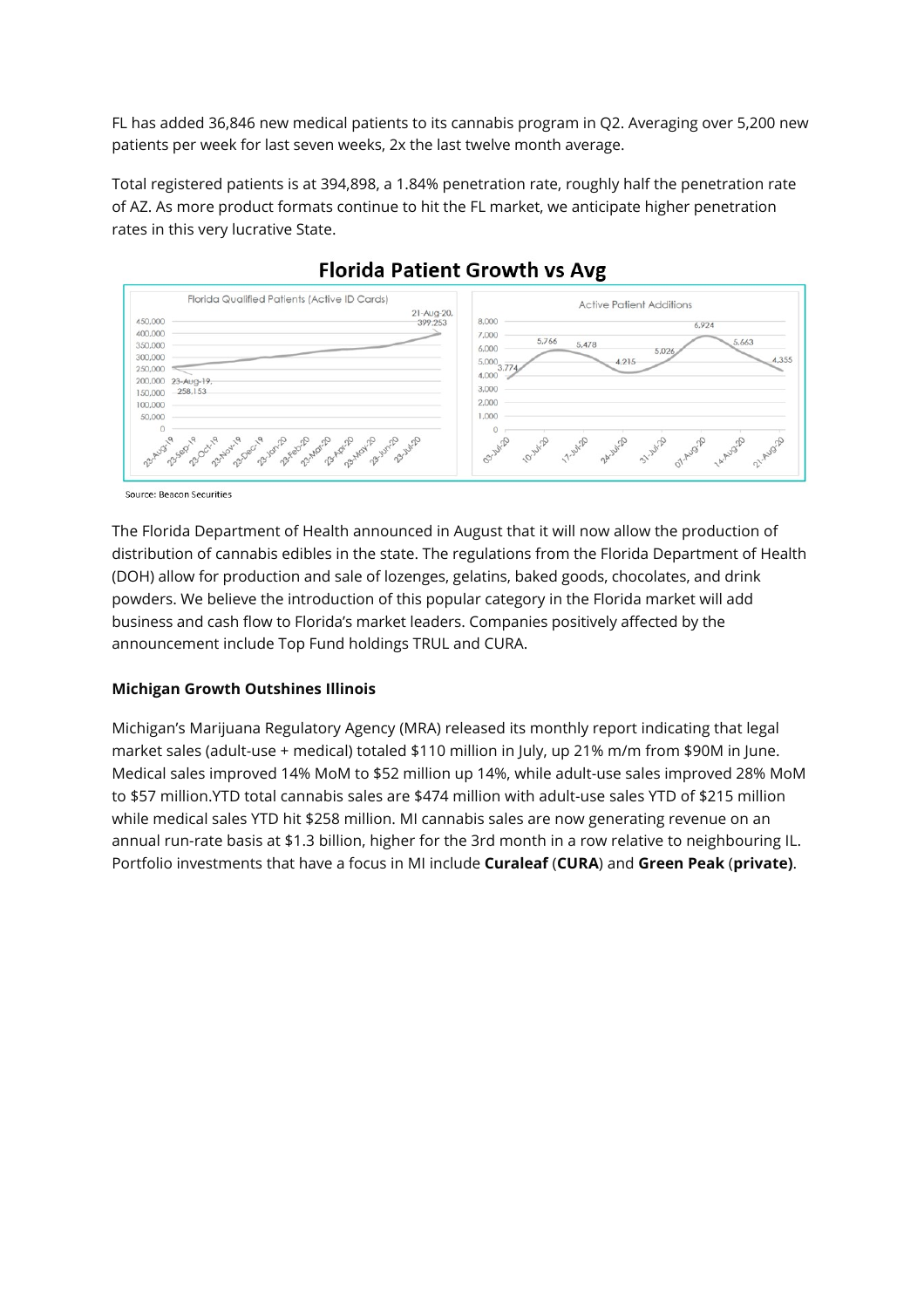

# Legal Market Sales (Adult-Use + Medical)

Source: Beacon Securities

#### **Pennsylvania Leadership Examines Rec Legalization**

PA is another medical cannabis market that continues to see strong demand. The number of patient visits at cannabis dispensaries has risen by more than 70%, rising from 70,000 a week in February to 120,000 each week in August. Some of the key reasons for success of the program include the number of qualified conditions at 23, ease of registry, online ordering and delivery and a growing number of dispensaries. Since February, dispensaries have sold as much cannabis as they had during the previous two years combined. Patients bought approx. \$385 million in legal cannabis products from the state's 89 cannabis dispensaries, according to the state Office of Medical Marijuana. To support cannabis patients during COVID-19, the state deemed cannabis an essential service and has approved the use of telemedicine for physicians to prescribe cannabis to patients. There are 390,000 patients registered in the PA medical program (2.9% of the state's population vs. 3.6% in AZ).

Further supporting cannabis legalization is PA Governor Wolf (Democrat) calling on the Republicancontrolled State legislature to legalize adult-use cannabis. The focus of his support was related to covering COVID lockdown costs, but he did add that legalization of adult-use would (through tax revenue) supplement additional spending. Multi-State Operators (MSOs) on our radar with exposure to PA include **Green Thumb Industries** (GTII), **Cresco Labs** (**CL**), **CURA** and **Terrascend TERR**.

## **Company Announcements**

On Sept 8, **Village Farms International** (**VFF**) announced that it was acquiring the 41.3% of Pure Sun Farms (PSF) that it didn't already own, securing 100% ownership of its cannabis JV from its former JV partner, **Emerald Health Therapeutics** (**EMH**). Total purchase price of the balance that VFF didn't own was CA\$79.9 million.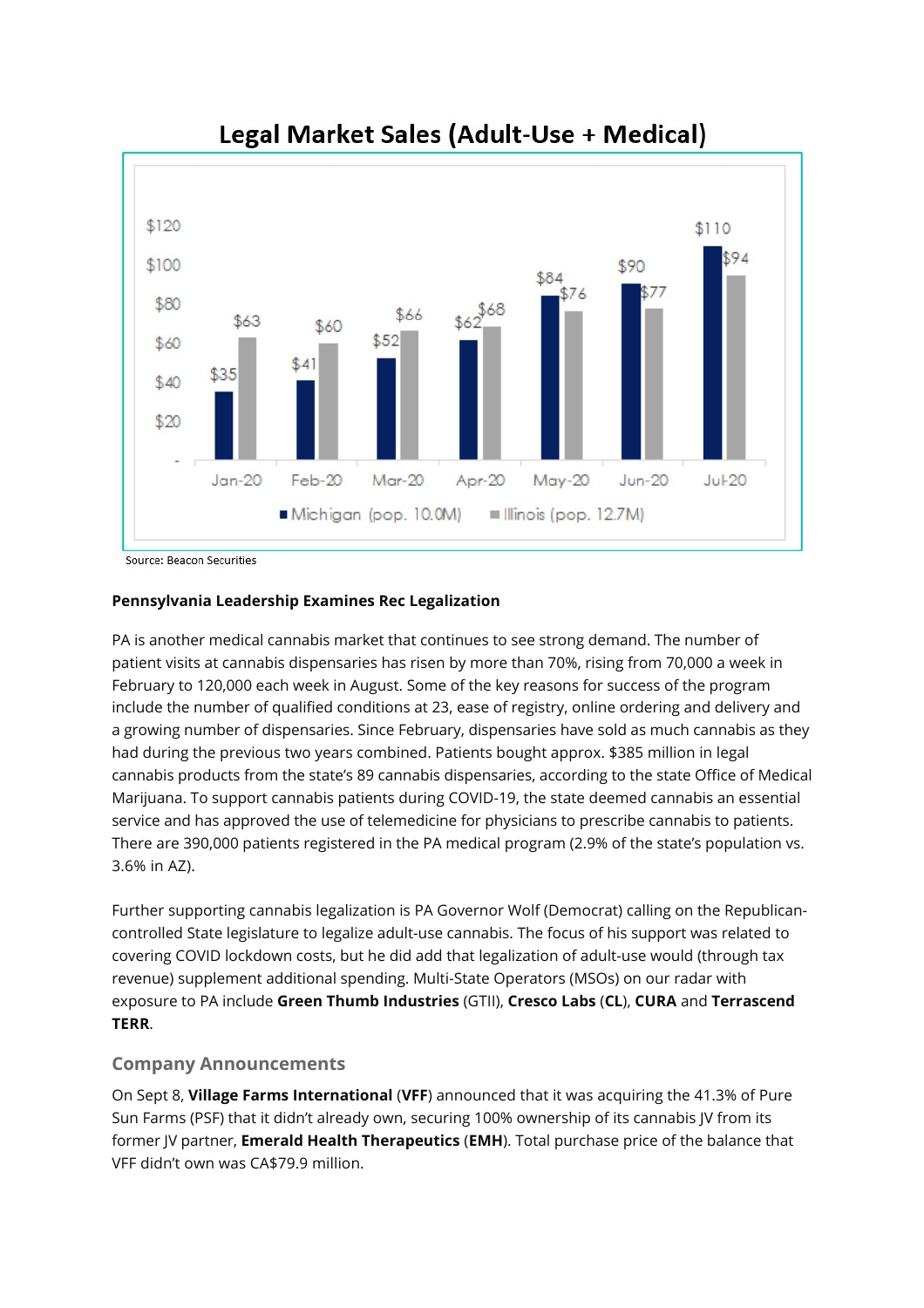Purchase price will be composed of \$60.0 million in cash and CA\$19.9 million via promissory note due in six months from transaction closing date. VFF also announced that it would be raising US\$49.8 million by a direct offering—issuing 9.4 mln units at \$5.30 per share, plus half a warrant at \$5.80, to cover the cash component of the transaction.

We have long believed that VFF would buy out EMH and we expect tailwinds to propel VFF once the transaction closes. There are several factors that we see that will drive the name. First is its lead as the low cost leader in the recreational cannabis market, gaining traction in the coveted value category in more provincial markets. Second, VFF's recent launch of cannabis 2.0 products, featuring vapes and edibles will be a tailwind for higher margins and stronger cash flow generation. Finally, with the transaction closing, investors will be able to get a cleaner understanding of the financial results related to the cannabis business allowing investors to get a better picture of profitability.

**VFF** announced during August that it has begun its cannabis 2.0 roll out with shipments of derivative products to B.C. dispensaries. The company's initial launch will be on the largest 2.0 category, vapes, along with a CBD-dominant oils. We anticipate launch into Ontario and Alberta to follow shortly. We note that vapes are the largest 2.0 category, contributing ~\$7M in monthly retail sales in Ontario. (~70% share of 2.0 sales). IF VFF is able to take market share in 2.0 the way it has been able to in dried flower, it should post strong sales growth in the coming quarters.

In early September, **Aurora Cannabis** (**ACB**) announced the hiring of Mr. Miguel Martin as its new CEO. Prior to joining ACB and after Revival CBD, the company he founded was acquired by ACB earlier this year, Mr. Martin was President of Logic Technology, a large manufacturer of e-cigarettes. Prior to that he was a senior vice president of sales and distribution at **Altria Inc.** (**MO**), now a strategic investor in **Cronos Group** (**CRON**).

In addition to the announcement of Mr Martin's appointment, the company pre released disappointing financial information involving both reduced quarterly sales and significant writedowns. Total revenue of \$70-72 million vs. consensus of \$77 million with cannabis revenue of \$66 million. ACB sales fell at a time when the Cdn market saw rec retail sales increase by 16% in the same time period.

Cannabis gross margin was 46-50%. Significant headwinds still exist for ACB as management provided updated guidance for EBITDA, delaying the company's turning to cash flow profitability to FQ2/21. The company also announced write downs of \$140 million in inventory and \$1.6-1.8 billion for goodwill and intangibles. We believe the strategic re-focussing or right-sizing from the large LPs such as ACB and WEED will be challenged for some time, as they continue to look inward while there is continued aggressive behaviour from competitors to compete in the growing "value" category.

**Abbott Labs** (**ABT**) won U.S emergency use authorization for its \$5 rapid Covid-19 test. Abbott said it plans to ship tens of millions of the tests in September and increase production to 50 million tests in October that would be roughly double the number of tests in July. Until a vaccine is widely available, rapid response testing is seen as crucial in containing infections while being key to opening up of businesses and schools.

**Merck Inc.** (**MRK**) positive topline results from the Phase 3 KEYNOTE-590 trial in locally advanced or metastatic esophageal cancer, ahead of expected data in 2021. We think this underscores the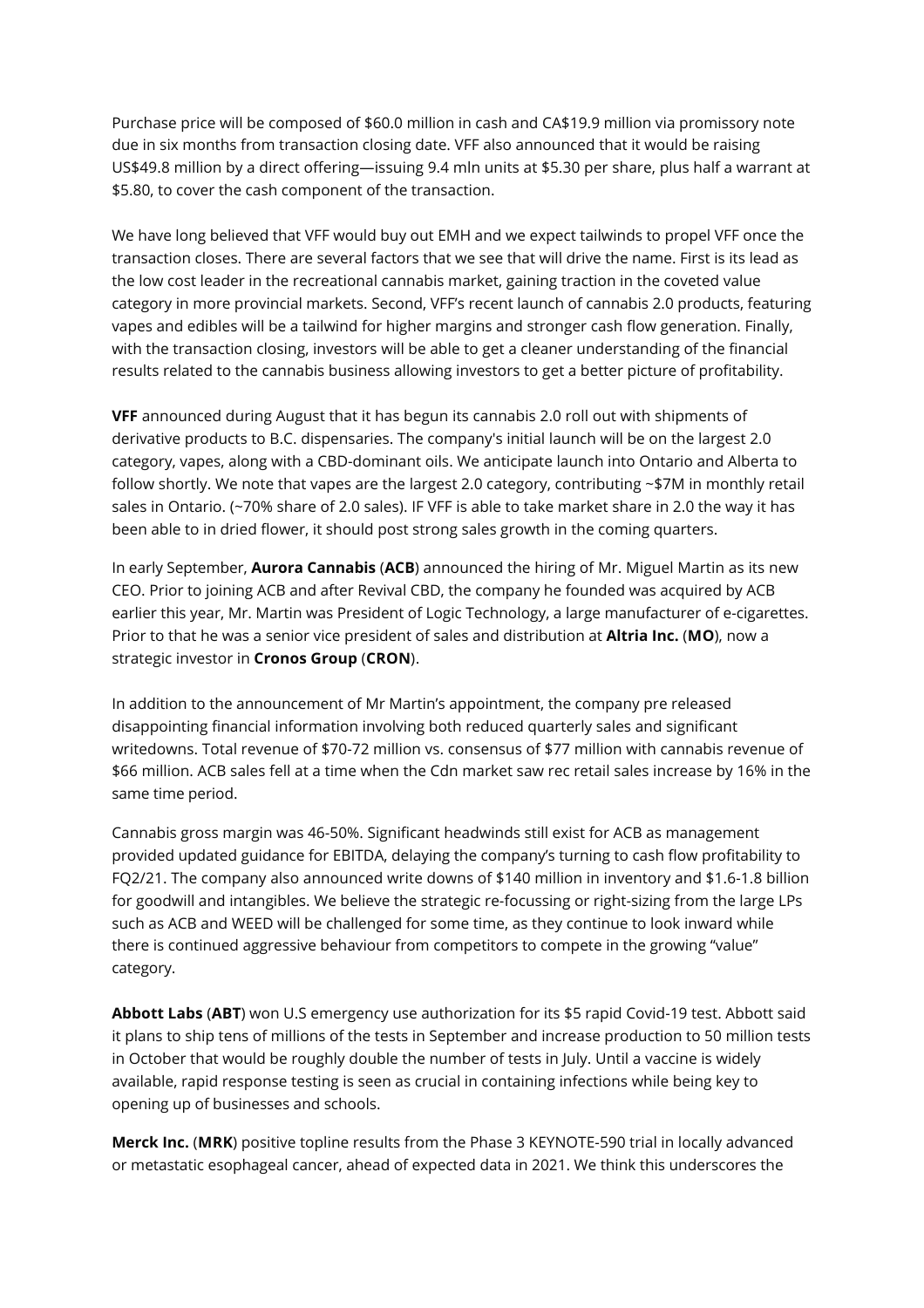leadership Keytruda has maintained in oncology, as it continues to produce positive data in new indications and earlier lines of settings. This supports our belief that peak sales for Keytruda are still underappreciated.

**Johnson & Johnson** (**JNJ**) announced the acquisition of **Momenta Pharma** (**MNTA**) that has strength in immune disease. This is a \$6.5 billion all cash offer, that will expand Janssen's leadership in novel treatments for autoimmune diseases. **MNTA's** lead asset, nipocalimab, a clinically validated anti-FcRn antibody has the potential to be a best in class auto-immune treatment. Most treatments today block immune activation, including some of JNJ's largest products such as, Stelara, Tremfya, Remicade and Simponi. Nipocalimab recently received a rare pediatric disease designation from the U.S. FDA. The deal underscores our positioning in these top pharma names that have multiple business lines, that are maybe underappreciated by the equity market.

## **Financials**

#### **US MSO Results**

Top Ten Fund Holding Trulieve Cannabis (TRUL) delivered Q220 financial results that provided significant outperformance relative to consensus estimates. During the COVID lockdowns, FL based TRUL implemented their disaster play book that had been developed for operations for hurricane season and implemented industry leading health and safety protocols in response to the COVID threat. As a result, TRUL was able to transition to home delivery and curbside pick-up faster than its competition, generating 2Q20 revenue of \$120.8 million, an increase of 26% QoQ, relative to consensus of \$106 million. The company also maintained strong cost controls with adjusted EBITDA of \$60.5 million, or 50% of revenue, representing the 10th quarter of consecutive growth and profitability. **TRUL** continues to have strong operational execution with its 6th consecutive quarterly beat and 10th quarter of positive EBITDA, despite headwinds from adapting to a new operating environment due to COVID. The company generated ~\$40m of free cash flow (FCF), which helps the management team as it now holds capital towards M&A in an attempt to meaningfully expand outside of FL.

Further solidifying our belief in **TRUL** is managements positive adjusted 2020 guidance during the Q2 earnings call, with revenue guidance increasing from \$380-\$400 million to \$465-485 million. In addition, cash flow guidance has also been positively adjusted from \$140-\$160 million to the new range of EBITDA of \$205-225 million, while consensus for FY20 results have sales at ~\$435 million and EBITDA at ~\$193 million. Company trades at a discount to other MSO's due to its singular focus in FL, however management discussed increased license application activity in regions of the country where **TRUL** can exert its expertise.

**Green Thumb Industries** (**GTII**), another Top Ten holding, posted impressive Q2/20 results, beating all estimates with sales of \$120 million, up ~17% QoQ, above consensus estimates of ~\$103m. This is the second quarter in a row that **GTII** generated revenue in excess of \$100 million. Part of the strength of **GTII's** business is in its wholesale division that was up 21.6% QoQ, while its retail business had strong same-store-sales growth of 8.3% for its 40 store base. During the COVID impacted quarter while operating as an essential service in most of its markets, the company was able to open 6 new "RISE" branded stores in the quarter, bringing its total to 48 dispensaries nationwide. Revenue in the quarter was generated from all 12 markets (CA, CO, CT, FL, IL, MD, MA, NV, NJ, NY, OH PA) however we note that MA and NV stand out as states that restricted cannabis operations for almost 2/3rds of the quarter. Adjusted EBITDA reached ~\$35 million, up ~39% QoQ,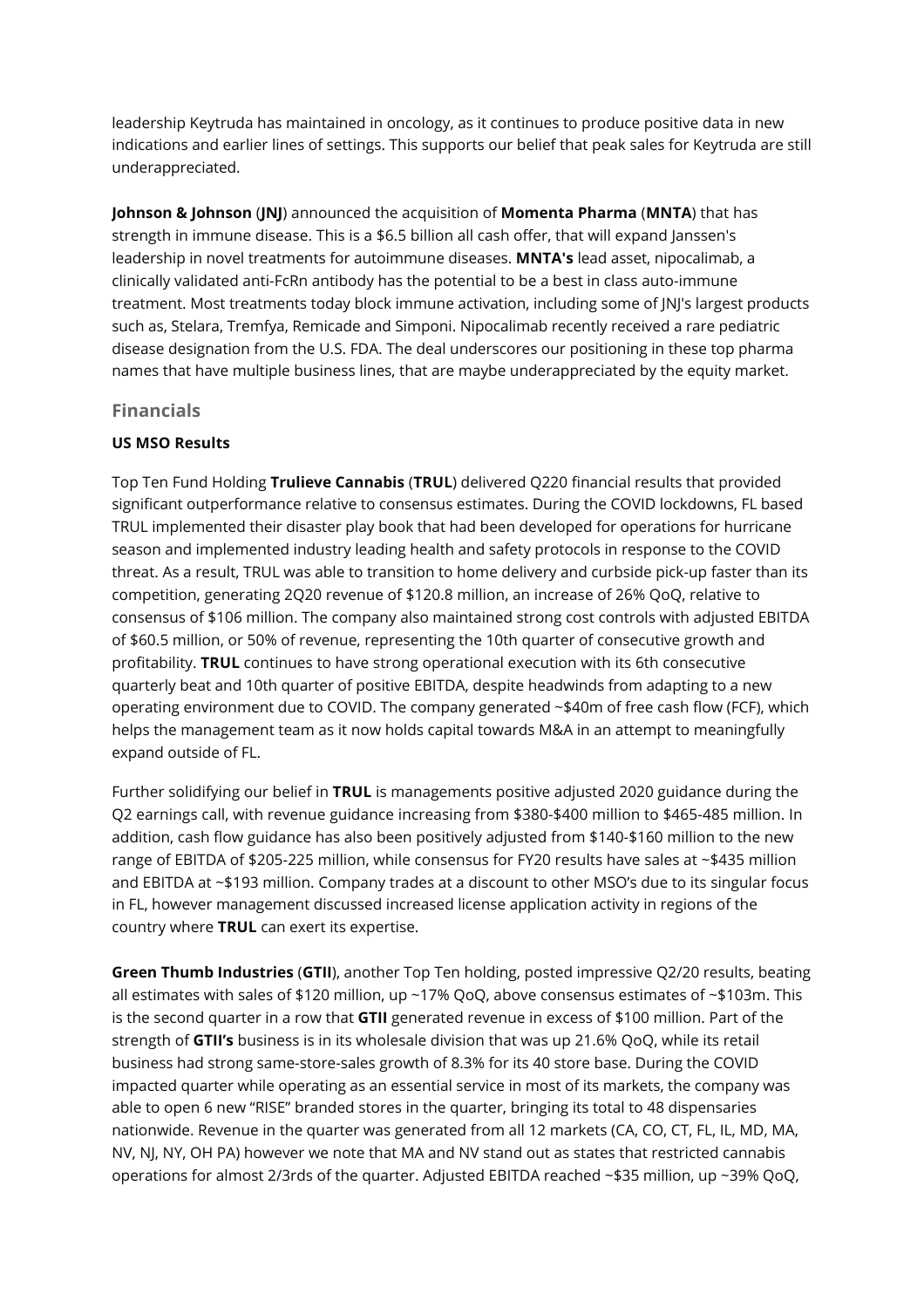higher than consensus of ~\$24 million driven by strong gross margin of ~53.2%.

We see a strong 2H20 as we anticipate completion of capacity expansions in IL and PA where capacity is being doubled, as well as added capacity coming online in OH and NJ. **GTII** ended the quarter with \$82.9 MM in cash and equivalents and \$95.2 MM in debt.

**Curaleaf** (**CURA**) also came in with strong results in Q2 exceeded expectations reaching \$117million, up 22% QoQ, beating consensus of \$111million. CURA with its large national footprint succeeded during the COVID lockdowns in most states. It was noted in the earnings call that despite the strong financial performance, shutdowns in MA/NV caused the company to miss a combined revenue opportunity of \$25million, as both states implemented significant closures. Despite these challenges adj. EBITDA came in at \$28million ~40% above  $Q1/20$  results and significantly exceeding consensus estimates of \$20million. Growth was supported through the first full quarter of contribution from its "Select" and closing state acquisitions in Connecticut and Maine. As a result, **CURA** saw its retail and wholesale revenues increase QoQ by an impressive 17% and 63%, respectively.

The company has now rolled out its debit tendering services to eight states across the US, with three additional state launches expected in the fall. The company reported that, on average, they see a ~20% increase in average basket size on debit transaction (vs. cash) and that the service is gaining a >20% adoption rate. For the second half of the year we see continued growth as the company is adding capacity at a time when some MSO's are reducing capital expenditures. This should provide more leadership in reported numbers in following quarters. **CURA** now operates in 23 states and is building national brand with its Select adult use brand and Curaleaf brand for medical patients. The company is a leader in limited license rec states (MA, IL), and limited license medical states that we see transitioning to the adult use market in the next 3 months with NJ and AZ, and then in the next 6-12 months including with NY, CT, PA, MD.

Management initiated Q3/20 guidance, calling for proforma revenues of \$205-215m, representing an ~27% QoQ growth rate. This represents an acceleration from CURA's two prior quarters of ~12% sequential proforma sales growth. We believe major drivers include: 1) doubling production in AZ (Q1/20) and MD from the closing of the **Grassroots** (**GR**) acquisition in early July and, 2) penetration of Select in existing and new markets and 3) adding GR's attractive IL and PA dispensary and wholesale platforms.

We could see a slight drop in margin as CURA adds cultivation capacity during 2H20 to the early stage of PA's ramp of production in addition to ongoing investments to the IL 55,000 sq.ft. greenhouse by early 2021. We also anticipate further spending in FL to expand capacity (x2) by October and a similar footprint in expansion MA to come online in the Fall, we believe margins could be pressured in Q3 before experiencing a positive step-change in Q4 and into 2021.

Management has now guided to opening an additional 17 dispensaries across five states, in addition to >250,000 sq ft. of cultivation expansion across Arizona, Massachusetts, Illinois and Florida by year end. The company expects to open 11 new locations in Florida, one in NJ, four in Illinois, and a final in Utah, which would place the combined entity at ~98 dispensaries by year end.

**Cresco Labs** (**CL**) reported revenues of \$94 million, up 42% QoQ, well above consensus of \$77 million. The beat was driven by an est. ~45% sequential increase in wholesale revenue to \$55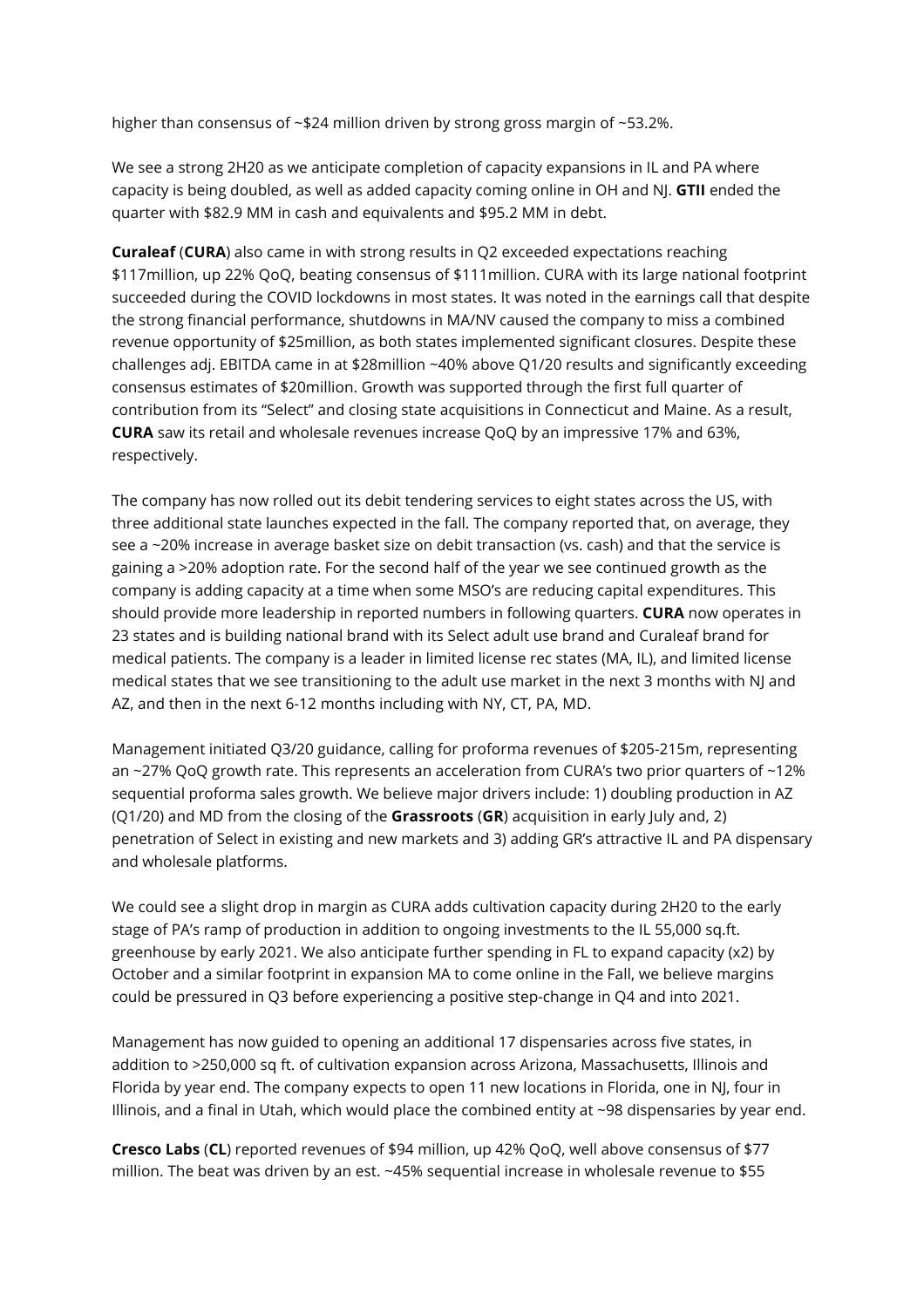million with continued product penetration in CA and harvest expansion in IL and PA, that due to constraints in supply in those markets led to significant margin increases as well. Wholesale revenue growth was 44% QoQ to \$55 million and retail revenue growth was 39% QoQ to \$39 million while with SSS growth was 31% QoQ. Adjusted EBITDA of \$16.5 million was significantly higher than consensus of \$5.6 million. Management reported 30%+ q/q revenue growth in eight of its nine markets, with MA being the exception. Strong state sales was seen in IL where CL sales grew by ~37% vs the state's 18%. In PA, sales exceeded the State market's growth est. ~30%. One of the most disappointing markets, California helped CL drive 44% sequential wholesale growth in 2Q20. CA is known as a challenging market given its strong illicit market, low barriers to entry, and unfavorable tax structure.

# **Canadian Cannabis Producers**

**Village Farms International** (**VFF**) announced overall business revenue \$53 million and Adj. EBITDA of \$2 million vs. estimate of \$46 million in revenues and \$1 million of adj EBITDA. We note that the company, through its 59% joint venture **Pure Sun Farms** (**PSF**) witnessed softer cannabis sales similar to Cdn LP's during the COVID period as temporary store closures and price compression were significant headwinds during the quarter. Net Sales from PSF Cdn \$13 million down 28% from the prior quarter while gross margins were 33%, down from 52% in the prior quarter. Adj. EBITDA of C\$2.5 million, was also down 63% from the prior quarter. This was the 7th consecutive quarter of positive EBITDA, a record for the Canadian cannabis industry (ahead of only **Aphria Inc.** (**APHA**) which has 5 consecutive +EBITDA quarters). Encouraging however was that Adj. EBITDA was up 109% from the prior quarter testament to strong cost controls in SGA. We believe that VFF through PSF offset these challenges with strong delivery of large format high quality dry flower that continues to do well in ON and AL, leading provincial markets across the country. PSF remains the top selling dried flower brand on the Ontario Cannabis Website OCS, with YTD market share of ~14%, and two of the top four selling dried cannabis products. PSF had strong Rec cannabis volumes with growth of dry flower sales up 89% QoQ, at a low all in cost/gram of \$0.84/gr. **VFF** dominates in the large-format, deep value segment of the market, with its 29 g packs retailing at  $<$ \$5/g.

We continue to see strength during the 2nd half of 2020 with PSF launching Cannabis 2.0 products for the first time, which will add shelf space to the company's growing product line. In addition, Q3 will be the first full quarter that includes major markets ON, AL, BC, while adding Sask and Man to the mix providing growth for flower along with 2.0 products. The next major focus is to obtain licensing to sell in QE which would then have PSF brands in all major markets in the country.

**Canopy Growth** (**WEED**) announced another quarter of disappointing results with net revenues reduced by 22% to \$110 million. There was growth outside of Canada, however Canadian adult use revenues were down 11% YoY, while Canadian medical was up 19%. Gross margins were a mere 7%, hit by an \$18 million charge due to under-utilization at company owned facilities. The company continues to focus its operational changes on becoming more efficient while also announcing price reductions even on its Cdn medical business, with the company announcing price reductions of 25% for the second half of calendar 2020. Operational changes have improved the cash burn with headcount down by 18%; Op Ex down by 23% and an improvement of 50% on its cash burn resulting in an operational loss of \$181 million.

Going forward the company has also stated it will no longer provide Average Selling Price and KG sold quarterly, which is concerning as those are key metrics to measure efficiency and sales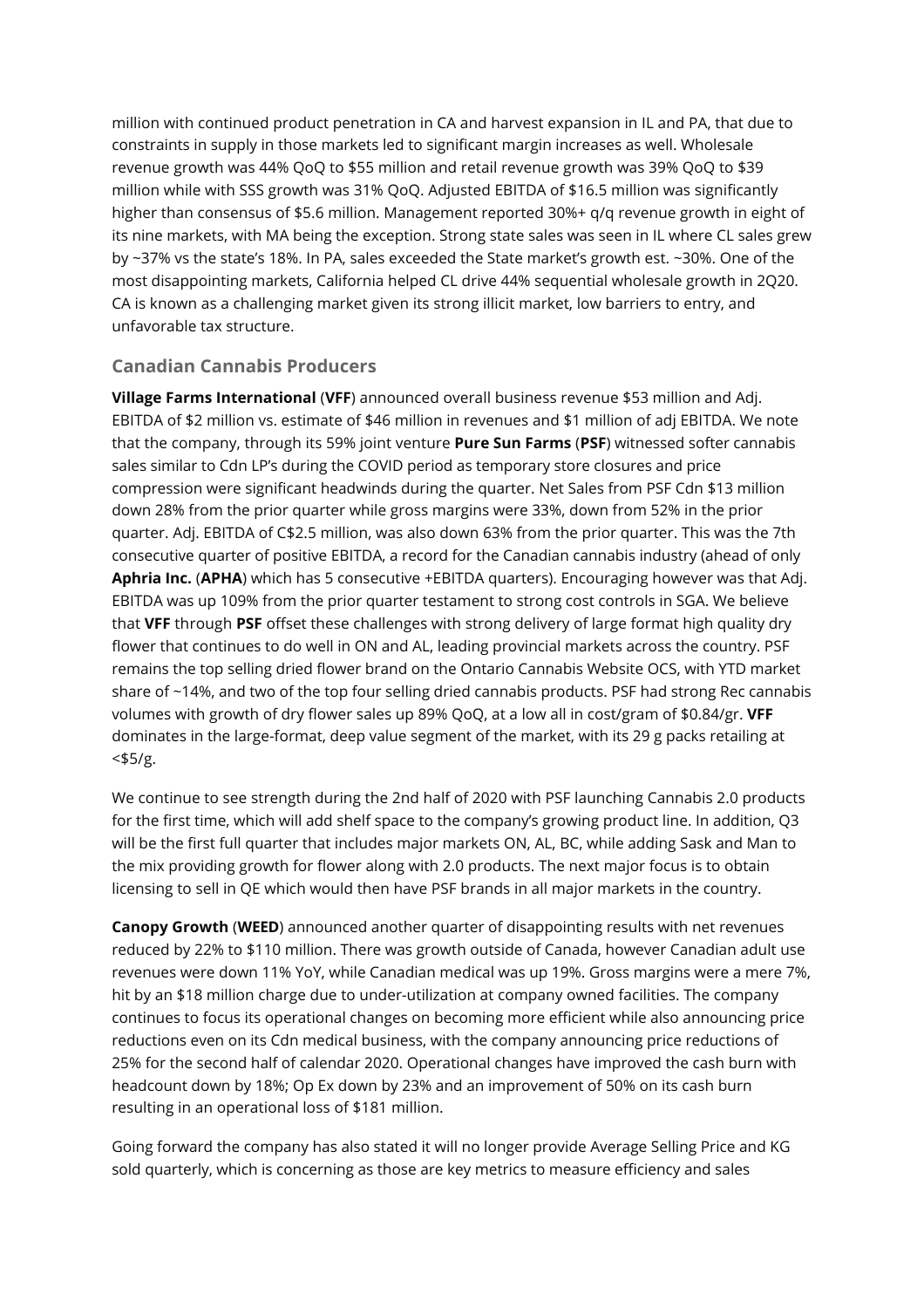progress. Another challenge the company faces is that its current grow facilities are large and labour intensive, with its previous focus to provide ingredients for its proposed line up of 2.0 products. The company has pivoted to focus on higher quality cultivation, and pre-rolls which we see as a challenging adjustment to make given its current operational platform.

## **Option Strategy**

During August the Fund continued using its option strategy to enhance risk adjusted returns. With the above average volatility in the cannabis sector, we are able to generate significant option premium, while lowering the overall volatility of the Fund relative to its underlying benchmark. Where we believe we are being well compensated through the premium income earned, we are writing cash secured puts on specific names we would like to own to increase our exposure to such names in the Fund. We also write covered calls on names we feel have richer valuations; and we are writing short straddles (puts and calls written on the same name with similar strike prices) and short strangles (puts and calls written on the same name but with different strike prices) on names we feel will trade range bound. Depending on the strike price chosen, all three strategies are neutral to slightly bullish strategies that allow us to generate option premium or enter and exit positions at more attractive prices during periods of elevated volatility. Since inception of the option writing program in September 2018, the Fund has generated significant income from option premium of approximately \$3.16 million. We will continue to utilize our option program to look for attractive opportunities given the above average volatility in the sector as we strongly believe that option writing can continue to add incremental value going forward.

During the month we used our option strategy to assist in rebalancing the portfolio in favor of names we prefer while generating approximately \$60,000 in option income. We continue to write covered calls on names we feel are range bound near term and from which we could receive above average premiums. Examples of such trades include GW Pharma (GWPH). We also continue to write cash secured puts out of the money at strike prices that offered opportunities to increase our exposure, at more attractive prices, to names already in the Fund including AstraZeneca (AZN), Humana (HUM), and Village Farms (VFF), with weekly cash secured puts on AZN having been especially rewarding. AstraZeneca, working with Oxford University has developed a promising COVID-19 candidate that is now in phase 3 trials (one of nine vaccines in phase 3). The EU has signed a deal for 400 million doses of the vaccine, subject to approvals.

The Ninepoint Alternative Health Fund, launched in March of 2017 is Canada's first actively managed mutual fund with a focus in the cannabis sector and remains open to new investors, available for purchase on a daily basis. Utilizing our actively managed approach we are able to generate industry leading risk adjusted returns.

#### **Charles Taerk & Douglas Waterson** The Portfolio Team Faircourt Asset Management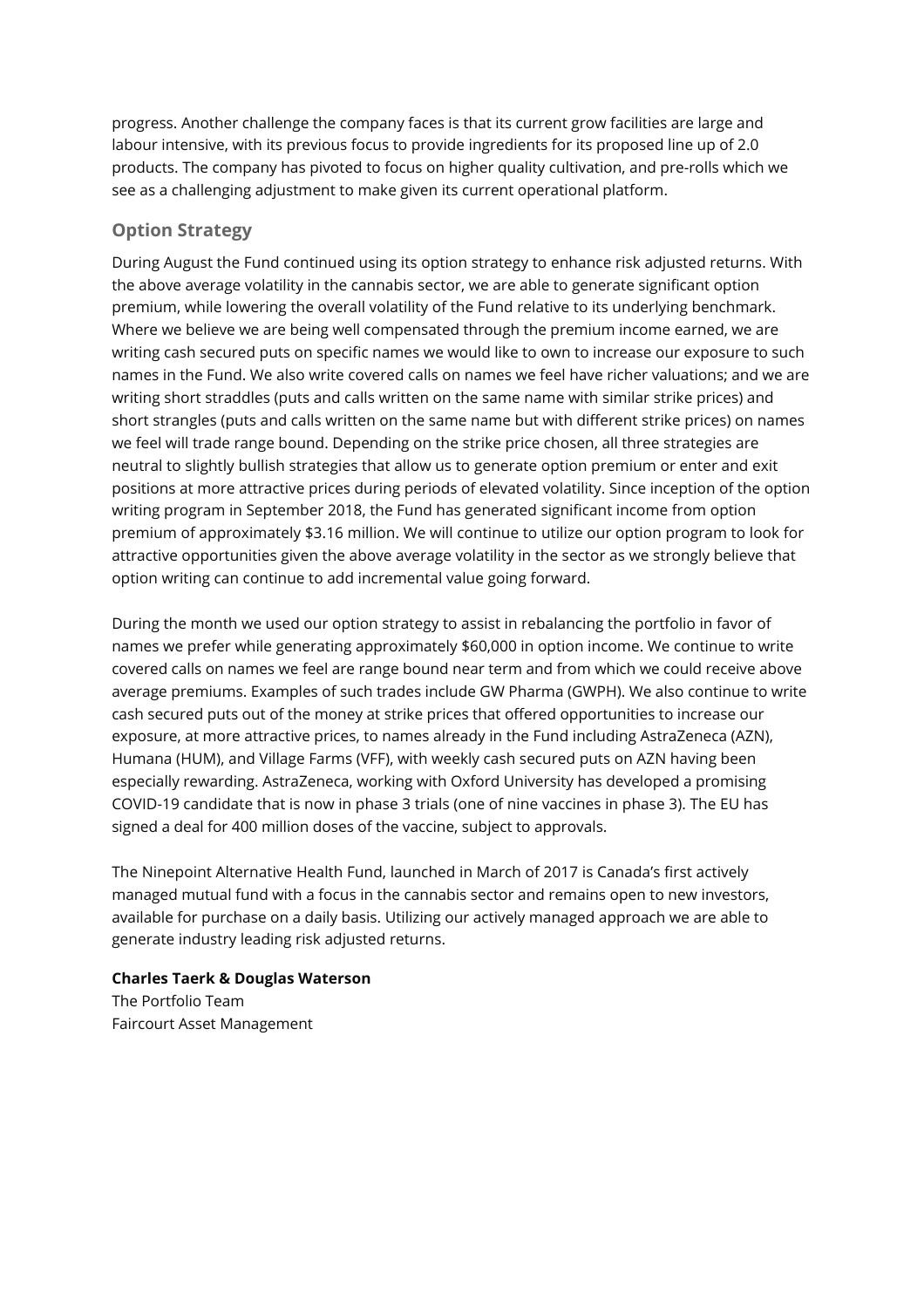Ninepoint Alternative Health Fund - Compounded Returns<sup>1</sup> as of August 31, 2020 (Series F NPP5421)

|              | <b>MTD</b> | <b>YTD</b> | 3MTH    | 6MTH     | 1YR      | 3YR   | INCEPTION(ANNUALIZED) |
|--------------|------------|------------|---------|----------|----------|-------|-----------------------|
| <b>FUND</b>  | 3.36       | 12.48      | 11.43   | 24.52    | $-0.19$  | 23.82 | 22.25                 |
| <b>INDEX</b> | $-4.92$    | $-22.91$   | $-7.87$ | $-10.02$ | $-27.43$ | 0.48  | $-1.36$               |

#### Statistical Analysis

|                           | <b>FUND</b> | <b>INDEX</b> |
|---------------------------|-------------|--------------|
| <b>Cumulative Returns</b> | 85.53%      | -4.11%       |
| <b>Standard Deviation</b> | 29.25%      | 31.37%       |
| Sharpe Ratio              | 0.72        | $-0.08$      |

 $^1$  All returns and fund details are a) based on Series F units; b) net of fees; c) annualized if period is greater than one year; d) as at August 31, 2020. The index is 70% Thomson Reuters Canada Health Care Total Return Index and 30% Thomson Reuters United States Healthcare Total Return Index and is computed by Ninepoint Partners LP based on publicly available index information.

**The Fund is generally exposed to the following risks. See the prospectus of the Fund for a description of these risks: Cannabis sector risk • Currency risk • Cybersecurity risk • Derivatives risk • Exchange traded fund risk •** Foreign investment risk • Inflation risk • Market risk • Regulatory risk • Securities lending, repurchase and reverse repurchase transactions risk • Series risk • Specific issuer risk • Sub-adviser risk • Tax risk

Ninepoint Partners LP is the investment manager to the Ninepoint Funds (collectively, the "Funds"). Commissions, trailing commissions, management fees, performance fees (if any), and other expenses all may be associated with investing in the Funds. Please read the prospectus carefully before investing. The indicated rate of return for series F shares of the Fund for the period ended August 31, 2020 is based on the historical annual compounded total return including changes in share value and reinvestment of all distributions and does not take into account sales, redemption, distribution or optional charges or income taxes payable by any unitholder that would have reduced returns. Mutual funds are not guaranteed, their values change frequently and past performance may not be repeated. The information contained herein does not constitute an offer or solicitation by anyone in the United States or in any other jurisdiction in which such an offer or solicitation is not authorized or to any person to whom it is unlawful to make such an offer or solicitation. Prospective investors who are not resident in Canada should contact their financial advisor to determine whether securities of the Fund may be lawfully sold in their jurisdiction.

The opinions, estimates and projections ("information") contained within this report are solely those of Ninepoint Partners LP and are subject to change without notice. Ninepoint Partners makes every effort to ensure that the information has been derived from sources believed to be reliable and accurate. However, Ninepoint Partners assumes no responsibility for any losses or damages, whether direct or indirect, which arise out of the use of this information. Ninepoint Partners is not under any obligation to update or keep current the information contained herein. The information should not be regarded by recipients as a substitute for the exercise of their own